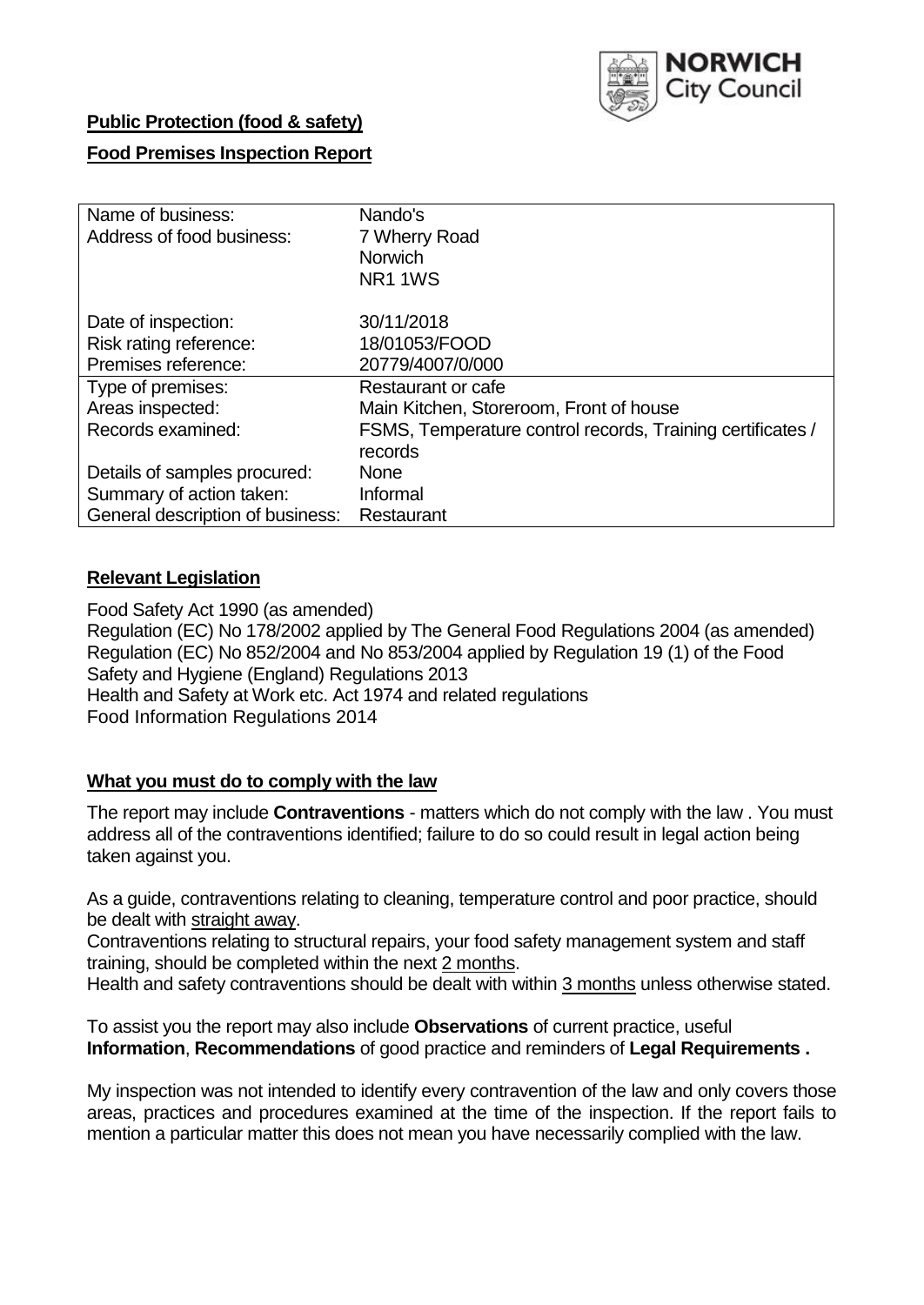# **FOOD SAFETY**

### **How we calculate your Food Hygiene Rating:**

The food safety section has been divided into the three areas which you are scored against for the hygiene rating: 1. food hygiene and safety procedures, 2. structural requirements and 3. confidence in management/control procedures. Each section begins with a summary of what was observed and the score you have been given. Details of how these scores combine to produce your overall food hygiene rating are shown in the table.

| <b>Compliance Area</b>                     |          |    |                | <b>You Score</b> |                |    |           |    |                |  |  |
|--------------------------------------------|----------|----|----------------|------------------|----------------|----|-----------|----|----------------|--|--|
| Food Hygiene and Safety                    |          |    |                | 0                | 5.             | 10 | 15        | 20 | 25             |  |  |
| <b>Structure and Cleaning</b>              |          |    | $\overline{0}$ | 5                | 10             | 15 | 20        | 25 |                |  |  |
| Confidence in management & control systems |          |    | 0              | 5                | 10             | 15 | 20        | 30 |                |  |  |
|                                            |          |    |                |                  |                |    |           |    |                |  |  |
| <b>Your Total score</b>                    | $0 - 15$ | 20 | $25 - 30$      |                  | $35 - 40$      |    | $45 - 50$ |    | > 50           |  |  |
| <b>Your Worst score</b>                    | 5        | 10 | 10             |                  | 15             |    | 20        |    | $\blacksquare$ |  |  |
|                                            |          |    |                |                  |                |    |           |    |                |  |  |
| <b>Your Rating is</b>                      | 5        | 4  | 3              |                  | $\overline{2}$ |    |           |    | $\Omega$       |  |  |

Your Food Hygiene Rating is 5 - a very good standard



## **1. Food Hygiene and Safety**

Food Hygiene standards are excellent. You demonstrated full compliance with legal requirements. You have safe food handling practices and procedures and all the necessary control measures to prevent cross-contamination are in place. **(Score 0)**

### Contamination risks

**Observation** Contamination risks were controlled

### Personal Hygiene

**Observation** I was pleased to see that standards of personal hygiene were high.

### Temperature Control

**Observation** I was pleased to see you were able to limit bacterial growth and/or survival by applying appropriate temperature controls at points critical to food safety and that you were diligently monitoring temperatures.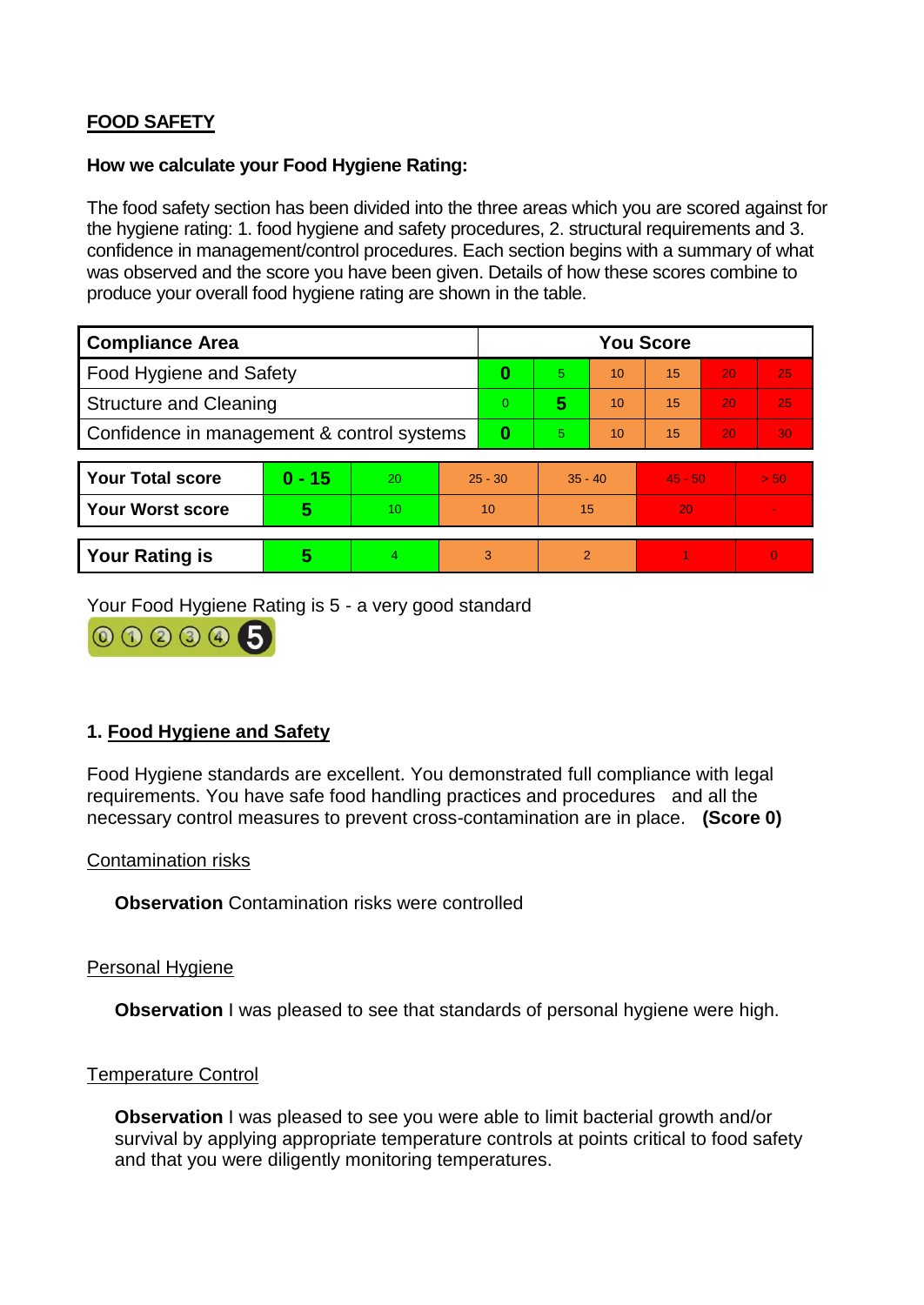## **2. Structure and Cleaning**

The structure facilities and standard of cleaning and maintenance are all of a good standard and only minor repairs and/or improvements are required. Pest control and waste disposal provisions are adequate. The minor contraventions require your attention. **(Score 5)**

### Cleaning Chemicals / Materials / Equipment and Methods

**Observation** I was pleased to see that the premises was kept clean and that your cleaning materials, methods and equipment were able to minimise the spread of harmful bacteria between surfaces.

### **Maintenance**

**Contravention** The following items had not been suitably maintained and must be repaired or replaced:

- wash hand basin near ovens needs repairing
- cover to the drinks dispenser was cracked

## Pest Control

**Observation** I was pleased to see that premises was proofed against the entry of pests and that pest control procedures were in place.

## **3. Confidence in Management**

A food safety management system is in place and you comply fully with the law. Hazards to food are understood properly controlled managed and reviewed. Your records are appropriate and being maintained. All your staff are suitably supervised and trained. You have a very good track record. **(Score 0)**

### Type of Food Safety Management System Required

**Observation** Your SFBB/food safety management system was in place and working well. I was confident you had effective control over hazards to food.

**Observation** You were date labelling perishable foods appropriately and could demonstrate effective control over food spoilage organisms.